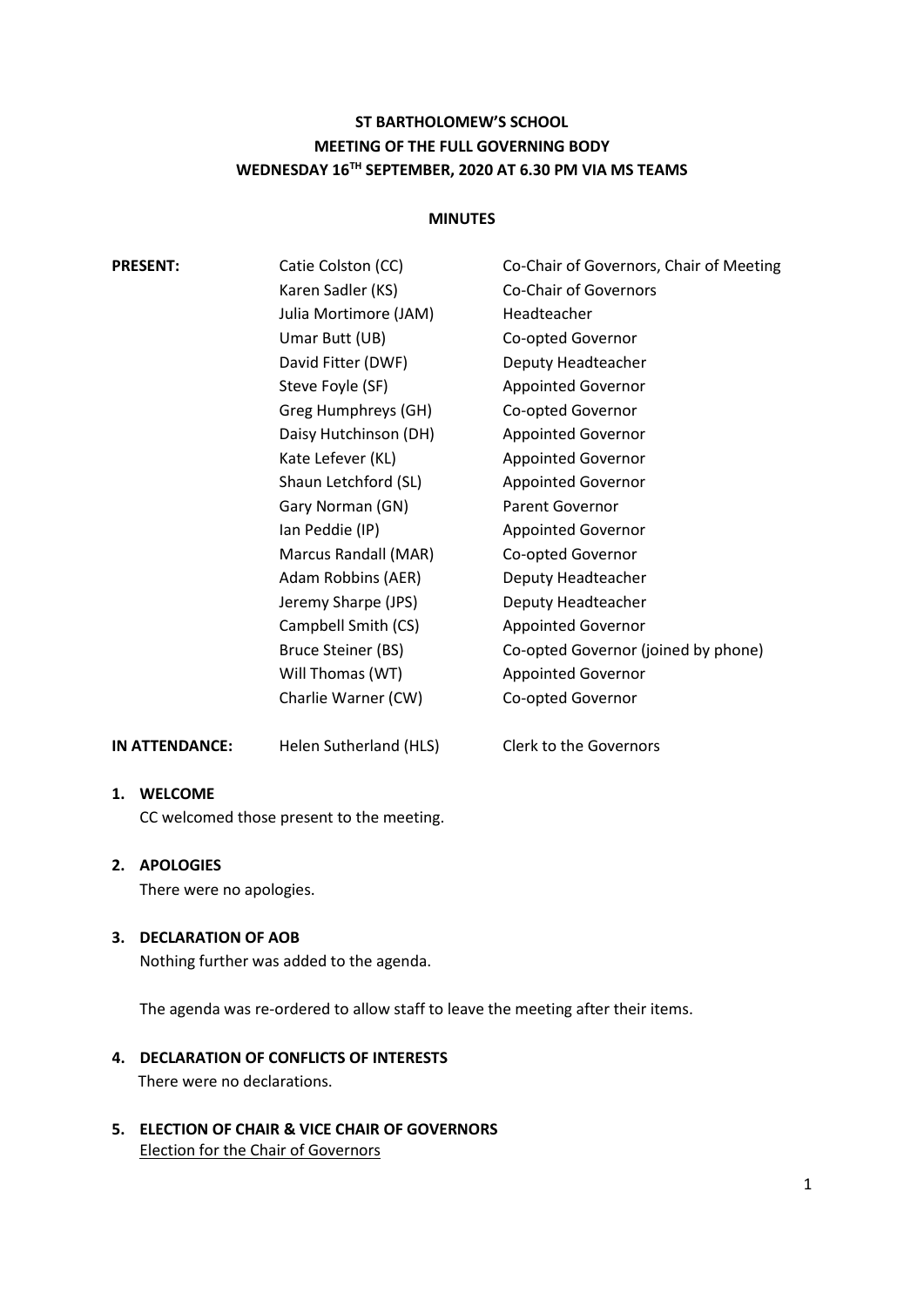CC and KS agreed to stand again as Co-Chair of Governors again. CC and KS left the meeting whilst the vote took place.

No other candidate expressed a wish to be considered and there were no other nominations. Proposed: KL

Seconded: CC

Vote: Unanimous

CC and KS were duly re-elected as Co-Chairs of Governors for St Bartholomew's School.

CC and KS returned to the meeting.

## Election for the Vice-chair of Governors

CS agreed to stand again as Vice-chair of Governors. CS left the meeting whilst the election took place. No other candidate expressed a wish to be considered and there were no other nominations. Proposed: GN Seconded: SF Vote: Unanimous CS was duly re-elected as Vice-chair of Governors for St Bartholomew's School.

CS returned to the meeting.

## **6. MINUTES OF PREVIOUS MEETINGS**

The minutes from the meetings held on  $9<sup>th</sup>$  and  $14<sup>th</sup>$  July, 2020 were approved.

# **7. MATTERS ARISING**

## Single Central Record Check

DH confirmed that a check had been carried out last term; the report is being finalised and will be circulated via the Education Committee.

## Browns Meadow Working Party Terms of /Reference

This will be considered by the Browns Meadow Working Party.

## Health & Safety Schedule

This is on hold until the return to school has stabilised but will be actioned as soon as practicably possible.

## EGM: Planning Permission

**ACTION: DWF to check if sides to the canopy were included in the planning permission application.**

### **8. HEADTEACHER'S UPDATE**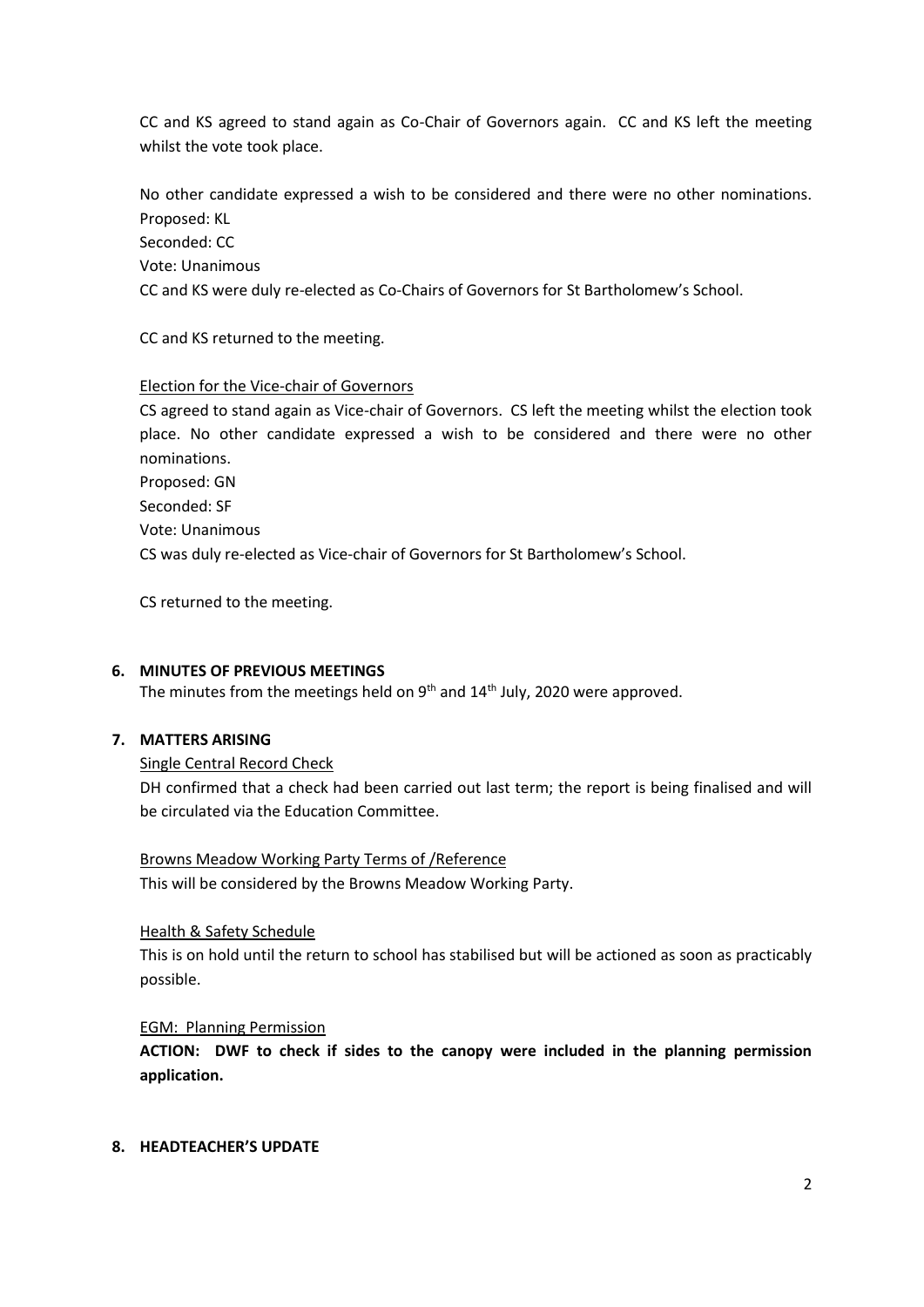## JAM:

- The reopening and return to school has gone very well;
- Student attendance is approximately 95/96%;
- Operational processes are also functioning well;
- The risk assessment is subject to continual review;
- The movement of students around the school is being reviewed;
- Verbal feedback from staff and students has been very positive;
- Students seems to be very pleased to be back in school;
- The main issue, at the moment, seems to be that students are obeying social distancing outside school;
- Split lunchtimes are working well, as well as the staggered end to the day;
- As safe an environment as possible has been created;
- An increasing number of students are absent due to displaying possible COVID symptoms and they are finding it difficult to access tests;
- Even when tests are taken, the results are delayed meaning that individuals are self-isolating for longer periods;
- There are six staff absent from school currently due to either they or family members displaying COVID symptoms;
- Plan B to detail arrangements for provision depending on different tiers/scenarios needs to be in place by the end of September.

### AER:

- Staff have been made aware that the school may face some sort of lockdown again;
- The Leadership Team have set out expectations to staff regarding remote learning should it be needed;
- The plans, which take into account the different stages of lockdown, has been considered by the Academic Board;
- Staff have been surveyed to identify any pressing training needs;
- An urgent training plan will be drawn up, with the possibility of that training being carried out remotely or using videos etc.;
- Students have been surveyed to understand any issues or barriers that they faced last term when trying to access remote learning;
- Year 7 students have presented a pressing issue because they were not at St Bart's last term and may have had very different experiences at their primary schools; this also affected new Year 12 students to some extent;
- Both groups have been spoken to and the school has committed to further contact with parents to ensure that they are happy with the routes to learning.

### DWF:

- The plan is to ensure that lessons carry on as normal which is not always the case in other schools;
- Many students are focussing well and this feeds into the catch-up strategy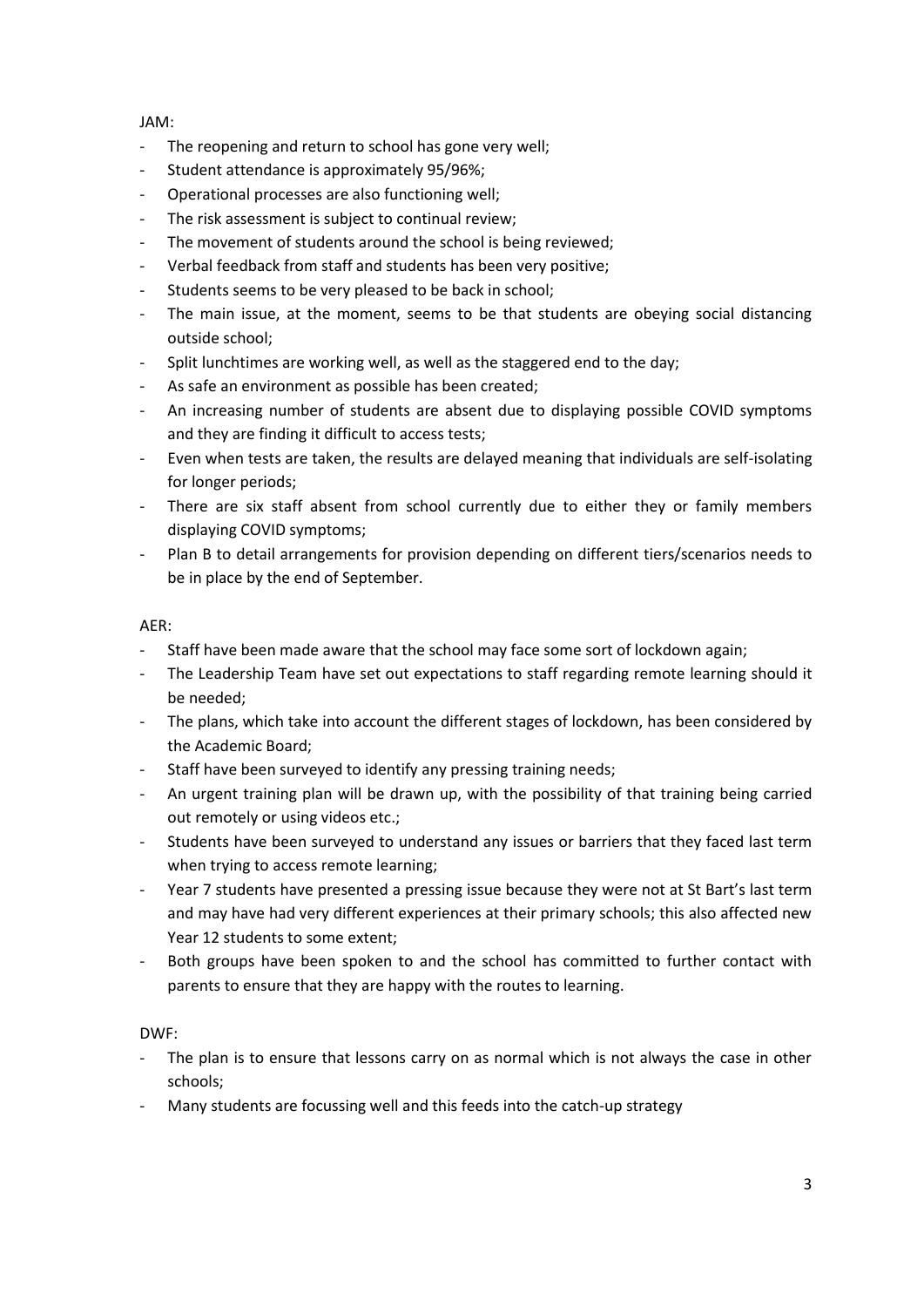- Several strands to this: attendance and getting students back into school overall very successful so far but still some are not attending for various reasons – and in- class intervention. There will be more on this at the Education Committee.
- Additional facilities: planning permission has been grated and it is hoped that the canopy can be installed at the beginning of October and the kiosks have arrived and will be operating shortly. Thanks to Julie Shepherd who has done a huge amount of work to provide the additional facilities and to get the school ready for re-opening;
- N checked the planning permission and confirmed that it had been granted as an open-sided structure. DWF stated that it is believed that sides will not be needed.

WT asked AER for clarification regarding remote and online learning. AER confirmed that:

- Live lessons are provided via Microsoft Teams. This is the preferred platform and others will not usually be used;
- Remote learning is where students complete work set via Show My Homework;
- There is a commitment to deliver a certain number of live lessons.

WT also asked about training needs. AER responded that he is confident that most staff can deliver online lessons but there are a number of new staff and needs will continue to be identified as time goes on.

UB asked about plans for increasing numbers of staff and students self-isolating, particularly as the winder flu season approaches. JPS explained that this has already happened to a certain extent as around 12 students have had to quarantine as they had returned home from abroad. Separate Show My Homework links have been set up for them so that work can be set and they can work independently. If this scenario moves towards significant numbers, the plans described by AER will take effect. This may also affect staff.

GH asked what would happen if large numbers of staff need to self-isolate. JAM replied that this would largely depend on why they are not in school, for example if they are isolating but not ill, they will be able to set work, possibly take the lesson remotely or Assistant Teachers may be able to. JPS added that adverts for Assistant Teachers have been placed and interviews are planned.

## **9. RESULTS INFORMATION/UPDATE**

JPS:

What happened:

- End March school closure and DfE/Ofqual announcement of cancellation of public exams and outline of process to call for Centre Assessed Grades
- 20 April to 11 May Subject teams used wide range of data to make judgments on nearly 2,500 GCSE and over 650 A level & EPQ grades and the rank order of students for each qualification.
- 12 May to 21 May JAM, JPS, DWF & AER carry out final moderation of teacher judgments using student and subject level prior performance data.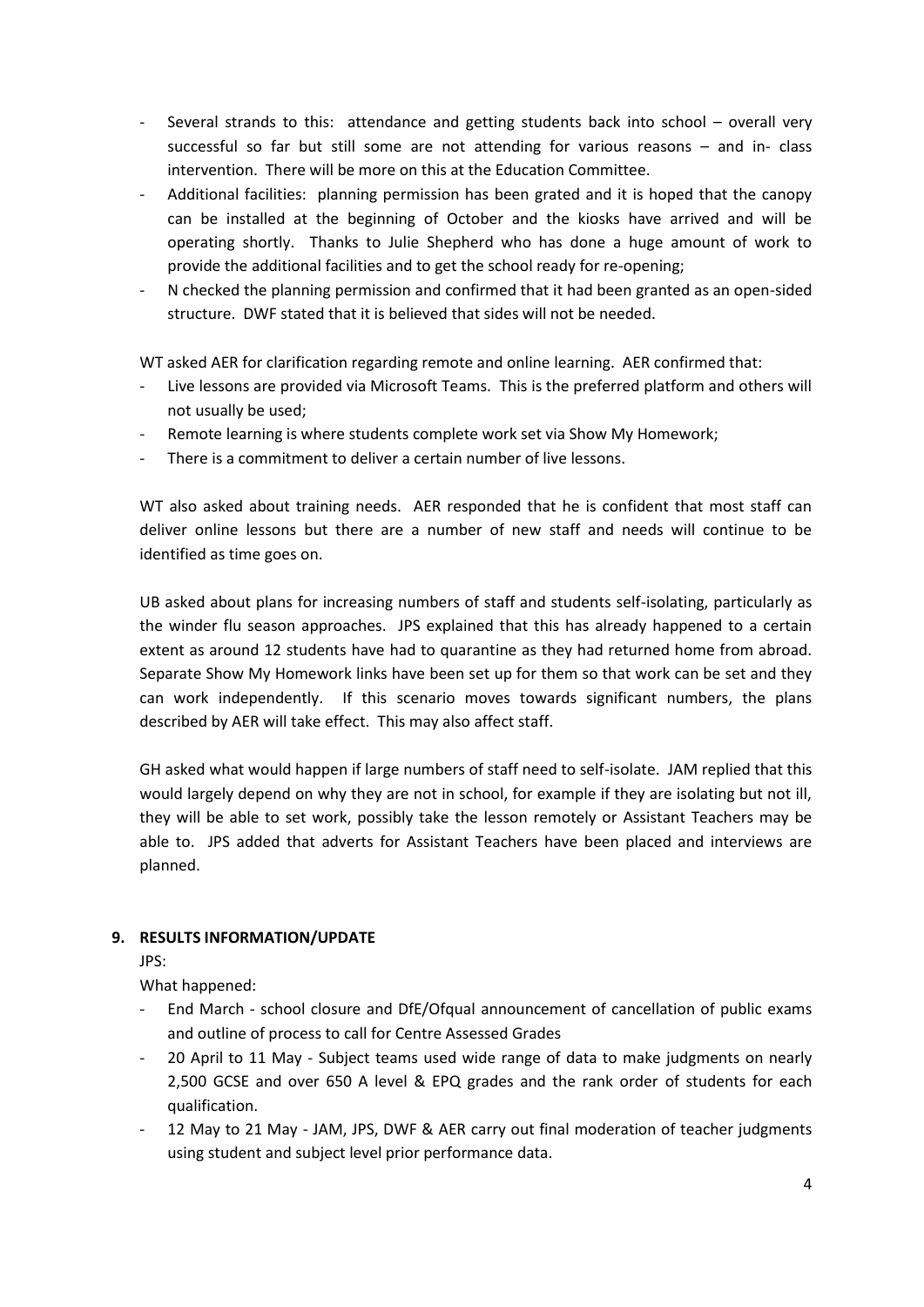- 22 May Process explained to representatives from the Governors' Education Committee.
- 29 May Final sign off of grades by JAM prior to submission to awarding bodies
- 4 August Scottish exam results published based on SQA algorithm
- 11 August Scottish government announces U-turn which awards students the Centre Assessed Grades submitted by schools.
- 12 August SoS announces 'Triple Lock' for students for all GCSE and A levels (algorithmically calculated result or 'mock' exam grade if better or re-sit in autumn). This is the same day that we receive the A level results in school.
- 13 August A level results issued to students. At St Bart's 270 (40%) of these grades are lower than the CAGs we submitted.
- 15 August Ofqual publish guidance on appeals using 'mock' exam evidence, which is withdrawn again before the end of the day
- 17 August SoS/Ofqual announce U-turn which awards students CAG submitted by schools or the original calculated grade awarded, whichever is higher.
- 12 August JPS/DWF/AER spent the day analysing the results received, checking comparison with CAGs and comparing results with the practice exam results, ready for appeals based on triple lock.
- 13-17 August AER and sixth form team hold multiple meetings with students and parents at exam clinic appointments. Lots of frustration, anger and emotion apparent in all meetings.
- 13-17 August JPS liaising with HoFs and HoDs to start to prepare evidence for appeals based on practice exam results.
- 17 August SoS/Ofqual announcement renders all the above work redundant
- 20 August GCSE results issued to students.
- 20-24 August GCSE clinics very quiet compared with a normal year
- DWF to take us through some basic analysis shortly
- Whilst we were almost exactly on the national average for A level grades lowered under the algorithm, this figure was inflated due to large cohorts
- We will never know how many of our GCSE CAGs would have been lowered by the algorithm, but we do know that 147 grades were higher than our CAGs, three of them by two grades.
- These statistics confirm us in the opinion that our rigorous and professional approach to grading this year has resulted in our students receiving the grades they deserved.

CS asked if students were given their Centre Assessed Grades were provided to A-level students. JPS replied that it would probably not be helpful to do this as a matter of course. AER added that there was a process for students to request them and when they did, the grades were supplied.

CS asked if there will be a refund on exam fees. JPS reported that around 20% is expected but the school will need to pay for Autumn entries, whether students still on roll or not, and only allowed to claim any costs over and above the refund amount. AER noted that eight students are sitting some A-levels in October.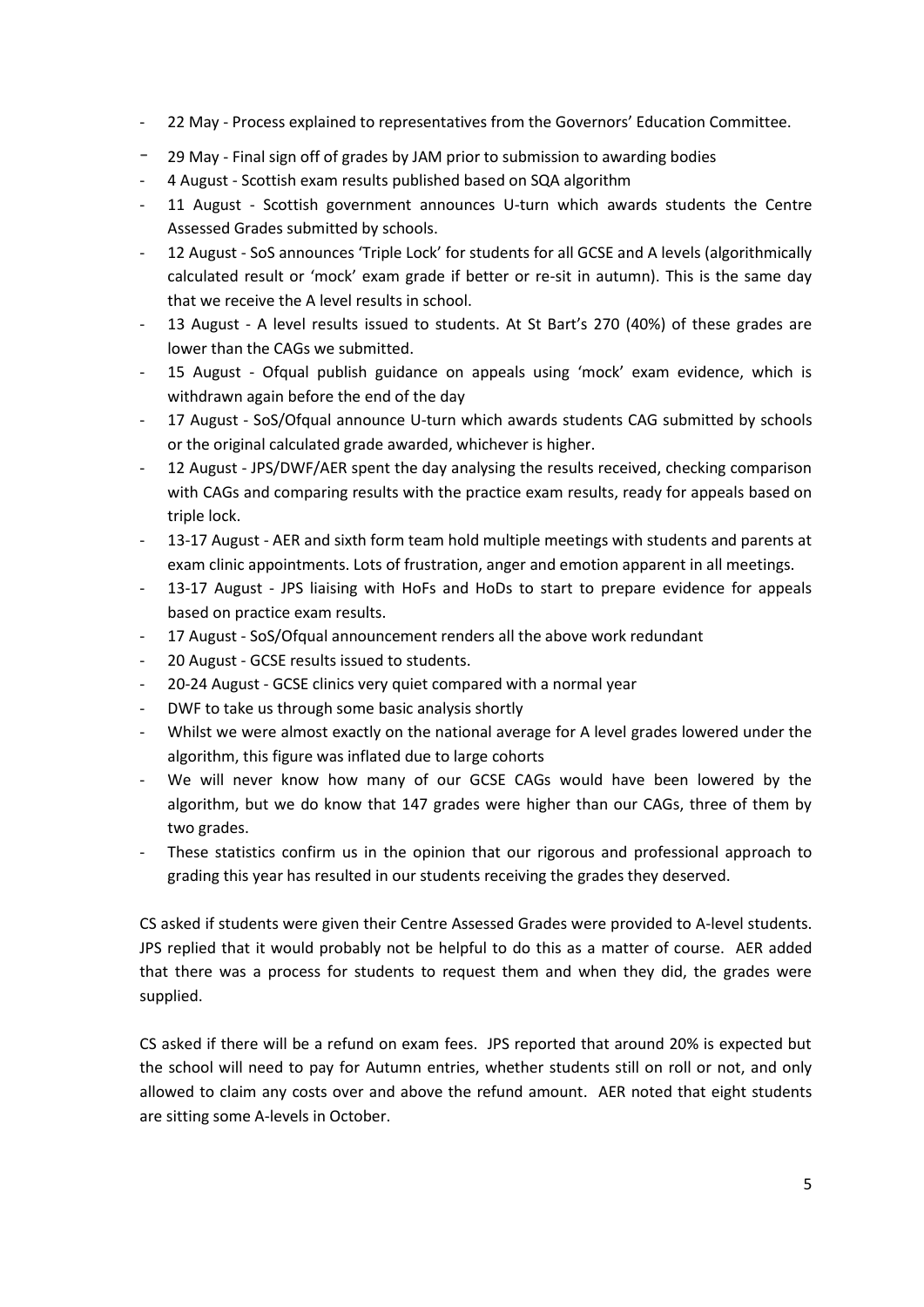KS noted that Governors should be so proud of the way that staff handled this process – the school did a magnificent job.

DWF reported on the headlines from the KS4 and KS5 results:

- Due to school's professional approach, ended up with very realistic results;
- 38% of all GCSE grades were 7 or above;
- Students received results that they deserved;
- BTEC results have just been released.

## Three year averages:

- Year on year, St Bart's achieves fantastic results and they are very consistent;
- P8 is the headline measure and shows the progress made from the end of KS2 to the end of KS4;
- 0.62 is the three year average for St Bart's which is well above average and statistically significant.
- A very high percentage 91% getting at least a 4 in English and 88% in Maths;
- Compared to the national average, very positive results;
- Detailed analysis has been carried out so staff are well aware of students who need support.

## Destinations

AER:

- Universities were encouraged to be flexible but this was not always the case;
- Most students gained their first choice or insurance choice, although some had to go through Clearing;
- 177 students secured places at 62 different institutions. The most popular are:
- 9 Winchester
- 8 Bournemouth, Exeter, Southampton
- 7 Cardiff, Swansea
- 6 Bristol, Cambridge, Loughborough, Nottingham
- 5 Birmingham, Oxford Brookes, UWE, Warwick
- 15 deferred places; 16 places secured through Clearing
- figures include 10 Y14s and 33 ex-students
- There is an increasing commitment to students once they leave St Bart's as some choose to apply for university once they have left school;

### New Year 12:

- 200 students from our own Y11 (78%)
- 107 students from other (20) schools
- 20 from Kennet
- 18 from John O'Gaunt
- 16 from The Downs
- 15 from Trinity
- 10 from Park House
- 4 International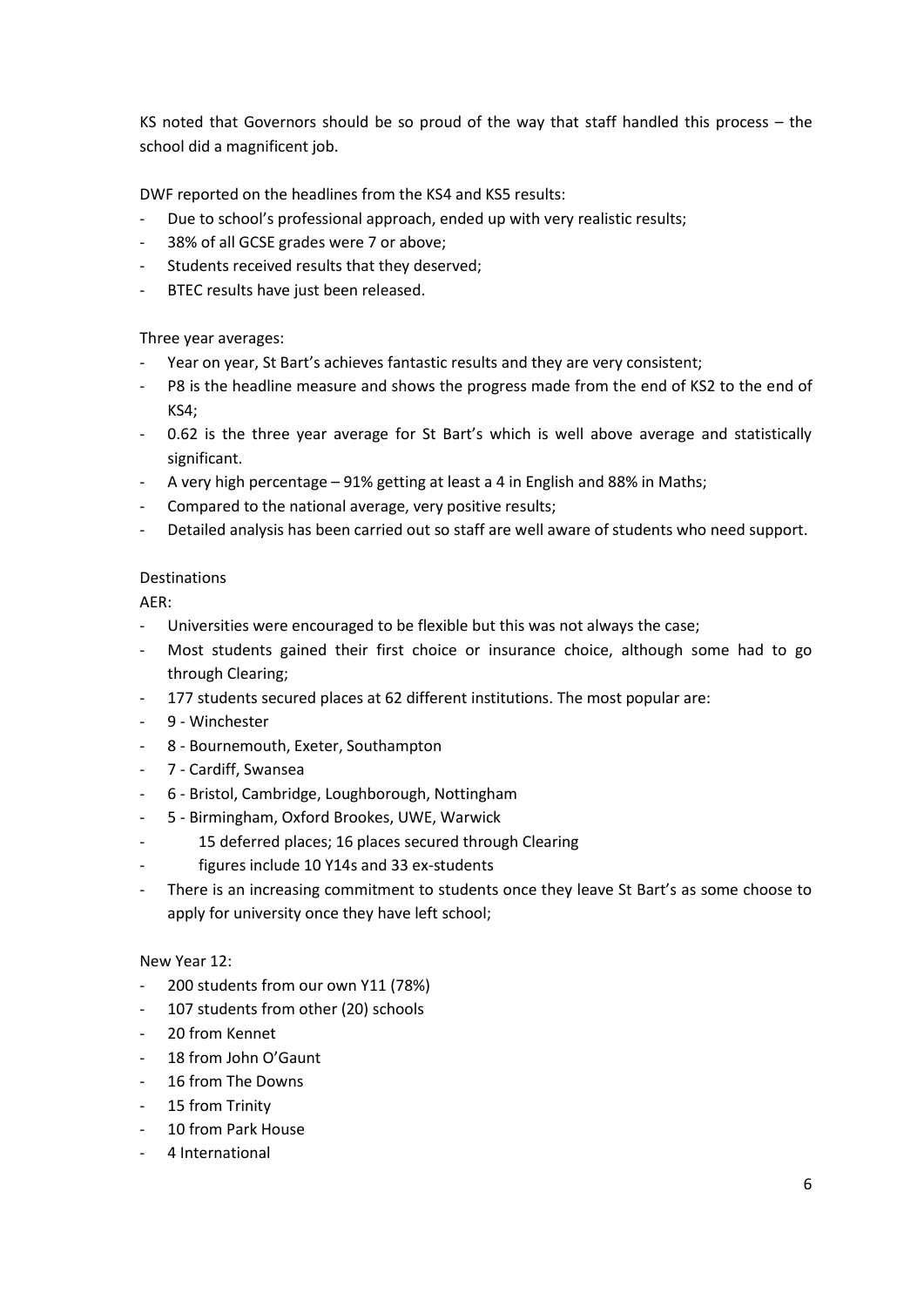- 2 were previously home-schooled.

KS asked how many students didn't gain entry to the Sixth Form or took up the Newbury College route. AER explained that a handful of students didn't receive offers as it is felt that St Bart's is not the right place for them. The Newbury College course has started well, particularly in light of current challenges.

JPS noted that sometimes students have a bad day when they take their exams which may explain why some grades are higher than in previous years.

JPS and AER left the meeting at 7.47 pm.

## **10. GOVERNANCE PLAN**

The draft plan was circulated in advance of the meeting.

CC:

- Links with the SDP;
- The first objective is a three to five year strategic plan;
- Second: further develop monitoring of school improvement;
- Third: support the health and well-being of the whole school community;
- Develop links with stakeholders and partners;
- Ensure the long-term sustainability of the school;
- The plan is to monitor progress through the Chairs' Group and then committees.

KS noted that, due to the current circumstances, the priorities might be more fluid than would normally be expected.

The plan was agreed.

## **11. LINK GOVERNANCE**

CC:

- Role descriptions are being drafted for key link governor roles;
- They will be considered by committees and then go to the FGB for approval;
- They are being considered alongside the Governor Visits Policy.

### **12. SKILLS AUDIT**

KL's paper was circulated in advance of the meeting:

- Each governor will be asked to provide to complete the audit over the next couple of weeks;
- A summary will be pulled together and considered by the People Committee;
- They will form the basis of further recruitment and training.

### **13. GOVERNORS' CALENDAR**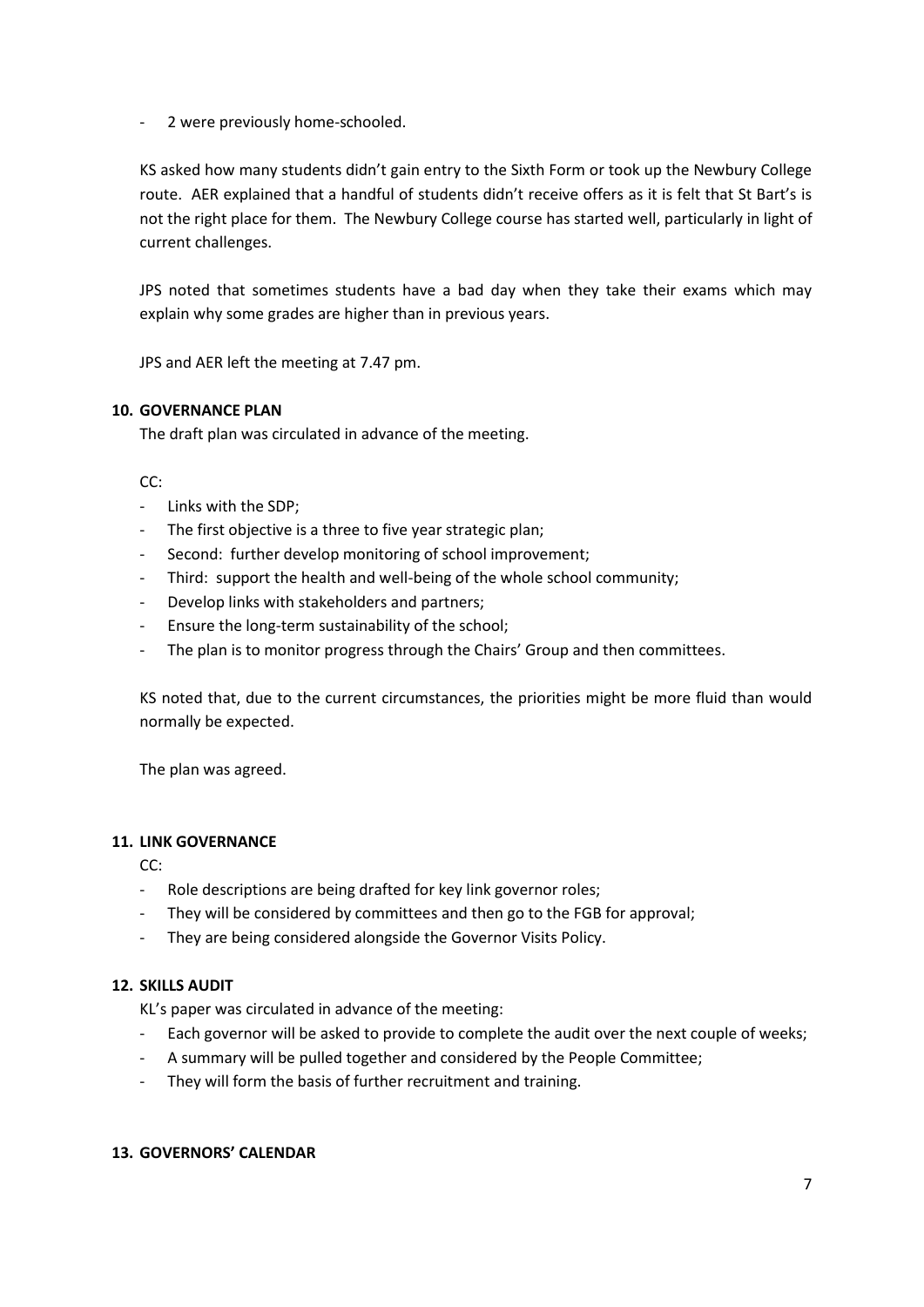This was circulated in advance of the meeting, included deadlines for papers and noted.

### **14. TERMS OF REFERENCE FOR ALL COMMITTEES**

The drafts were circulated in advance of the meeting and agreed.

### **15. ANNUAL WORK PLANS**

The drafts were circulated in advance of the meeting and agreed.

## **16. GOVERNANCE**

Protocols

CC:

- It is important to read documents circulated for committee meetings in good time;
- All were asked to provide documents in good time;
- Emails whilst it is recognised that everyone works differently, governors are asked to check their emails regularly;
- Let HLS know if there are any problems accessing emails or documents;
- Please send in apologies in a timely manner.

### Appointments

HLS reported that the Members had approved DWF's appointment as a Governor from  $1<sup>st</sup>$ September, 2020.

In addition the Members have also approved the reappointment of KL and CS from  $1<sup>st</sup>$  October, 2020.

Code of Conduct, Business Interests, KCSiE Governors were reminded to reply to HLS' email about these compliance matters.

### **17. SAFEGUARDING**

JAM confirmed that there was nothing to report at this stage.

HLS reminded Governors that there will be training carried out via MS Teams on 29th September.

### **18. ESFA LETTERS**

Two letters from the ESFA to the Accoiunti9ng Officer were circulated in advance of the meeting. The contents were noted and CS confirmed that he has asked pertinent questions of the school and received appropriate responses.